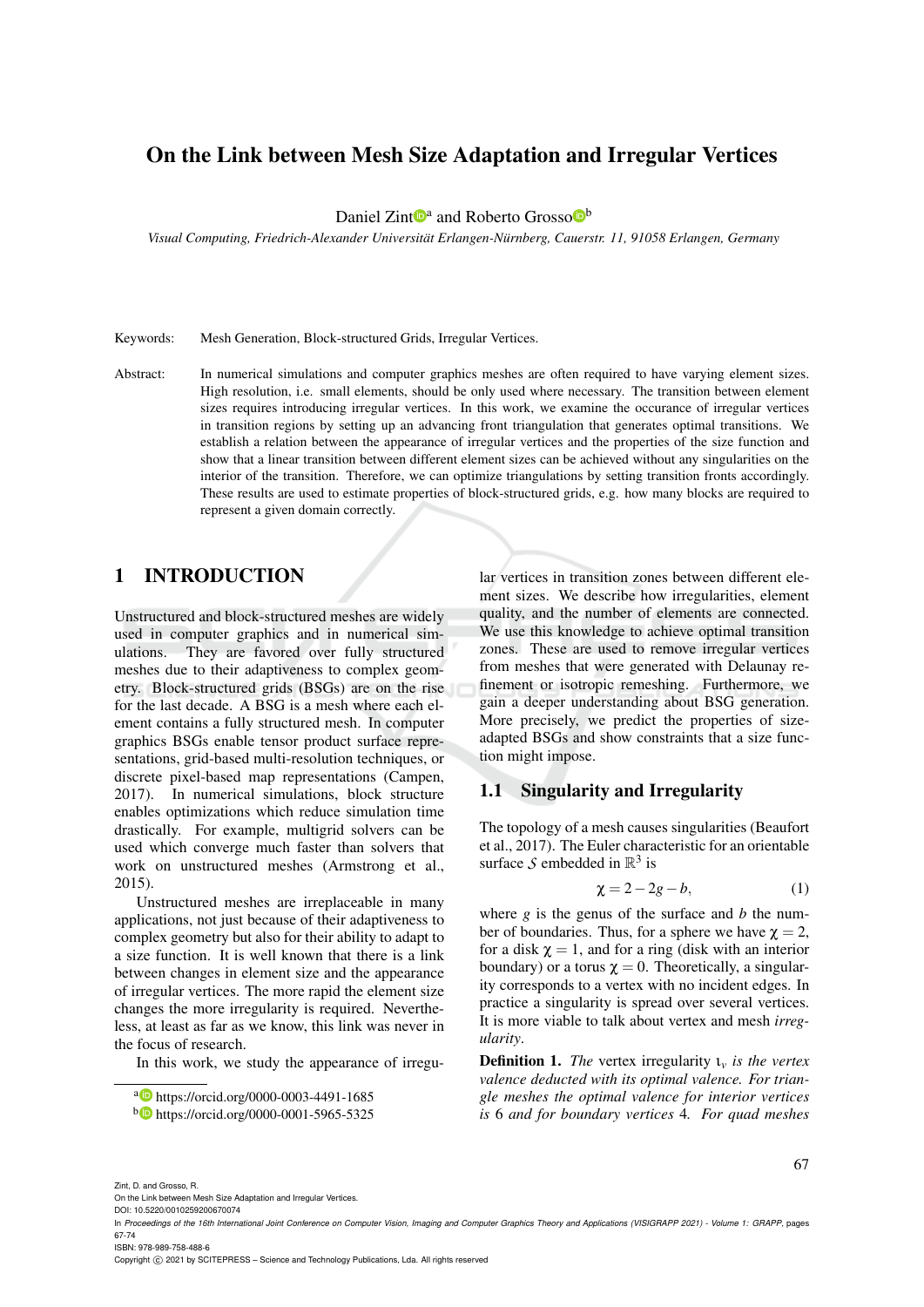*the optimal valence for interior vertices is* 4 *and for boundary vertices* 3*.*

A vertex in a triangle mesh with valence 5 has an irregularity of  $\iota_v = 5 - 6 = -1$  on the interior and  $\iota_v =$  $5-4=1$  on the boundary. In a quad mesh a valence 5 vertex has an irregularity of  $\iota_v = 5 - 4 = 1$  on the interior and  $\iota_v = 5 - 3 = 2$  on the boundary.

Definition 2. *The* mesh irregularity ι*<sup>m</sup> is the sum of all vertex irregularities,*

$$
\mathbf{1}_m = \sum_{i=1}^N \mathbf{1}_{vi},\tag{2}
$$

*where N is the number of vertices in the mesh and*  $v_{vi}$ *is the irregularity of the vertex with index i.*

Assume the unit square is subdivided in two triangles, Figure 1a. The Euler characteristic is  $\chi = 1$ . All vertices are on the boundary and thus their optimal valence would be 4. Two vertices have valence 3 giving  $\iota_v = -1$  and two have valence 2 which corresponds to  $\iota_v = -2$ . Therefore, the mesh irregularity is  $\iota_m = 2 \cdot (-2) + 2 \cdot (-1) = -6$ . This irregularity is purely determined by the topology. We could refine the mesh and flip edges which would create new irregular vertices, but the mesh irregularity will always remain the same as long as the genus or the number of boundaries is not changed, see Figures 1b and 1c.

For investigating transition zones, we need more detailed information about mesh irregularity. We distinguish between positive and negative irregularity.

Definition 3. *The* positive / negative mesh irregularity ι + *<sup>m</sup> /* ι − *<sup>m</sup> is the sum of all positive / negative vertex irregularities,*

$$
\mathfrak{t}_m^+ = \sum_{i=1}^N \begin{cases} \mathfrak{t}_{vi} & \text{if } \mathfrak{t}_{vi} > 0 \\ 0 & \text{otherwise,} \end{cases} \tag{3}
$$

$$
\mathbf{u}_m^- = \sum_{i=1}^N \begin{cases} \mathbf{u}_{vi} & \text{if } \mathbf{u}_{vi} < 0 \\ 0 & \text{otherwise.} \end{cases} \tag{4}
$$

The unit square has  $t_m^+ = 0$  and a negative irregularity of  $\mathbf{1}_m^- = -6$ . This remains constant if we subdivide the mesh as all new vertices have optimal valence. If edges are flipped, positive and negative irregularity are increased. In Figure 1c we have  $1_m^+ = 1$ and  $\iota_m^- = -7$ . Note, that both change equally as they sum up to  $t_m$ ,

$$
\mathbf{t}_m = \mathbf{t}_m^+ + \mathbf{t}_m^-.
$$

## 1.2 Irregularity and Quality

Irregular vertices have a negative impact on mesh quality. They impose an upper bound to the minimal

| q    | $\alpha_{min}$ | $l_{max}/l_{min}$ |
|------|----------------|-------------------|
| 0.60 | 30             | 1.73              |
| 0.87 | 45             | 1.41              |
| 0.97 | 54             | 1.18              |
| 1.00 | 60             | 1.00              |
| 0.98 | 51             | 1.15              |
| 0.94 | 45             | 1.31              |
| 0.90 | 40             | 1.46              |
| 0.85 | 36             | 1.62              |
| 0.81 | 33             | 1.77              |
| 0.76 | 30             | 1.93              |
| 0.65 | 24             | 2.40              |
| 0.51 | 18             | 3.20              |
| 0.42 | 14             | 3.99              |
|      |                |                   |

Table 1: Upper bound to minimal quality depending on vertex valence. Quality is measured with mean ratio, minimal angle, and ratio between longest and shortest edge.

quality of their incident elements. A common way to measure quality is using the mean ratio metric,

$$
q = 4\sqrt{3} \frac{A}{\sum_{i=1}^{3} l_i^2},\tag{6}
$$

where  $A$  is the signed area of the triangle and  $l_i$  is the length of its edges (Bank and Smith, 1997; Canann et al., 1998; Amenta et al., 1999). We also consider as quality measures the minimal angle,  $\alpha_{min}$ , and the ratio between the longest and shortest edge of a triangle, *lmax*/*lmin*. We only measure minimal quality as for simulations, a badly shaped element might cause numerical instabilities. In contrast, average quality does not contain much information and is therefore neglected.

We compare vertex valence to the optimal minimal quality of its incident triangles, Table 1. This is an upper bound, i.e. a vertex with valence 9 might have a quality of 0.90 but in almost any configuration it will be lower. In the optimal configuration all incident edges have the same length and the same angle between them. Usually, geometric constraints prohibit this setup.

Highly irregular vertices also impose anisotropy. A triangle with a valence four vertex has at best a quotient of longest over shortest edge of 1.41. Depending on the numerical scheme used by a simulation this might not be acceptable.

#### 1.3 Related Work

Adapting to a size function was considered thoroughly in triangle mesh generation methods. The most common procedure is to generate a Delaunay triangulation of a domain and then refine where necessary (Bänsch, 1991; Shewchuk, 1997; Cheng et al.,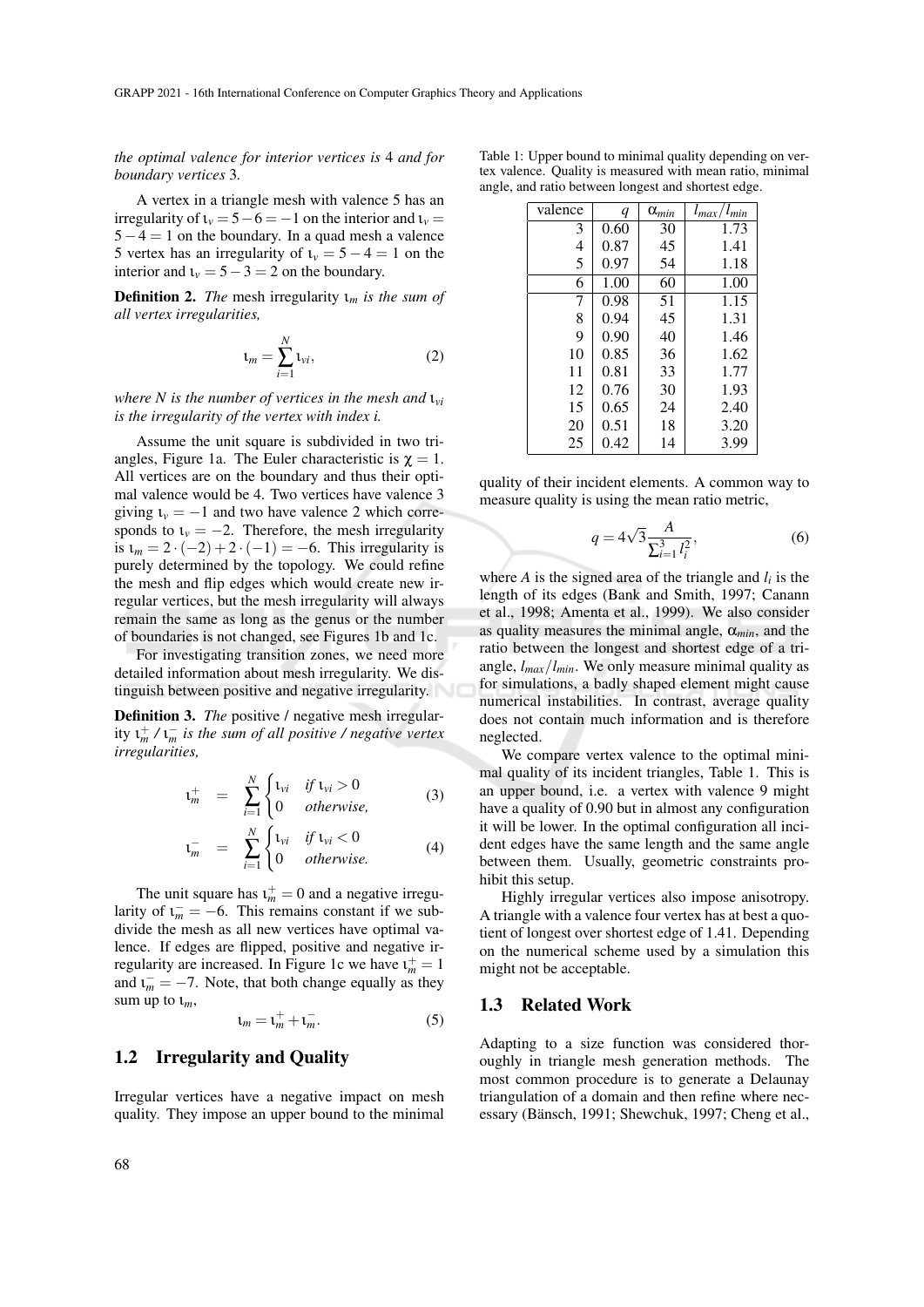

Figure 1: The unit square contains four irregular vertices, two with  $\iota_v = -1$  and two with  $\iota_v = -2$ , summing up to a mesh irregularity of  $\iota_m = -6$ . Refining the unit square adds five vertices with  $\iota_v = 0$ . An edge flip affects the vertex irregularity and therefore also the positive and negative mesh irregularity. Vertices with negative or positive irregularity are marked blue or red correspondingly.

2012). Most of this methods add Steiner points to the mesh and flip edges to re-establish the Delaunay triangulation. This iterative approach, called *Delaunay refinement*, is robust and generates unstructured meshes with high quality. *Triangle* is an early software package that used the Delaunay refinement method (Shewchuk, 1996). Subsequent work focused on improving the placement of vertices ( $\ddot{\text{U}}$ ng ör, 2004; Persson, 2005; Erten and Üngör, 2009; Engwirda and Ivers, 2016).

In computer graphics, Delaunay triangulations are generated a bit differently with isotropic remeshing (Botsch and Kobbelt, 2004; Alliez et al., 2008). The steps split, collapse, and smooth are performed subsequently to achieve almost equilateral triangles. Other remeshing methods are based on parametrization (Alliez et al., 2003). Just like Delaunay refinement, remeshing methods can generate meshes with varying element sizes.

Advancing front techniques, sometimes called paving, start at a mesh boundary and add a ring of elements (Peraire et al., 1987; Blacker and Stephenson, 1991; Löhner and Parikh, 1988). This is repeated until the whole domain is filled with elements. Advancing front techniques often deliver good results along boundaries but elements in the interior might have low quality. Advancing front techniques regained interest when they were combined with cross fields and are used especially for quad mesh generation (Remacle et al., 2013; Georgiadis et al., 2017).

None of these methods keeps track of irregular vertices. When the research focus of meshing moved from triangles to quads, irregularities became a topic of bigger concern. Whereas triangles are quite flexible regarding irregular vertices, they are a serious issue in quad meshes due to the lower optimal valence. The introduction of cross fields was an important contribution (Klberer et al., 2007; Ray et al., 2008; Bommes et al., 2009; Bommes et al., 2013; Kowalski et al., 2013; Crane et al., 2010). Cross fields are computed by solving a system of partial differen-

tial equations on the domain. Besides giving input for advancing front techniques, cross fields also show positions of singularities and therefore allow directly the generation of block-structured meshes. A downside is that cross fields are not aware of size functions. For mesh adaptation the grid structure needs to be refined by adding further singularities, e.g. Armstrong et al. presents patterns for multiblock mesh refinement (Armstrong et al., 2018). Zint and Grosso try to overcome the issue of cross fields by using a simplification method on an underlying size function to create blocks of the correct size (Zint et al., 2019). Their claim to representing element size correctly leads to a large number of blocks.

# 2 TRIANGULATING A TRANSITION ZONE

In this section, we study transition zones between areas of different element sizes. First, we will consider a direct transition which does not add any further vertices. Usually, the length of a transition zone is given and the mesh generator has to find the optimal triangulation. First, we go the other way around and examine the behavior of triangulations when we adapt the transition length. In a second step, we will add fronts in the transition zone. Here, we go back to the original problem and find the optimal triangulation for a given transition length.

The examples are generated with an advancing front method. Therefore, we will use the term front for the vertical lines in a mesh. For example, the unit square consists of two fronts, one on the left and one on the right. Furthermore, transitions are described as patterns. The transition pattern 4:1 has 4 elements on the first front and 1 element on the last. If another front with two elements is inserted in between, the pattern is 4:2:1. The number of elements on the front with index  $k$  is denoted by  $f_k$ . Thus, the pattern with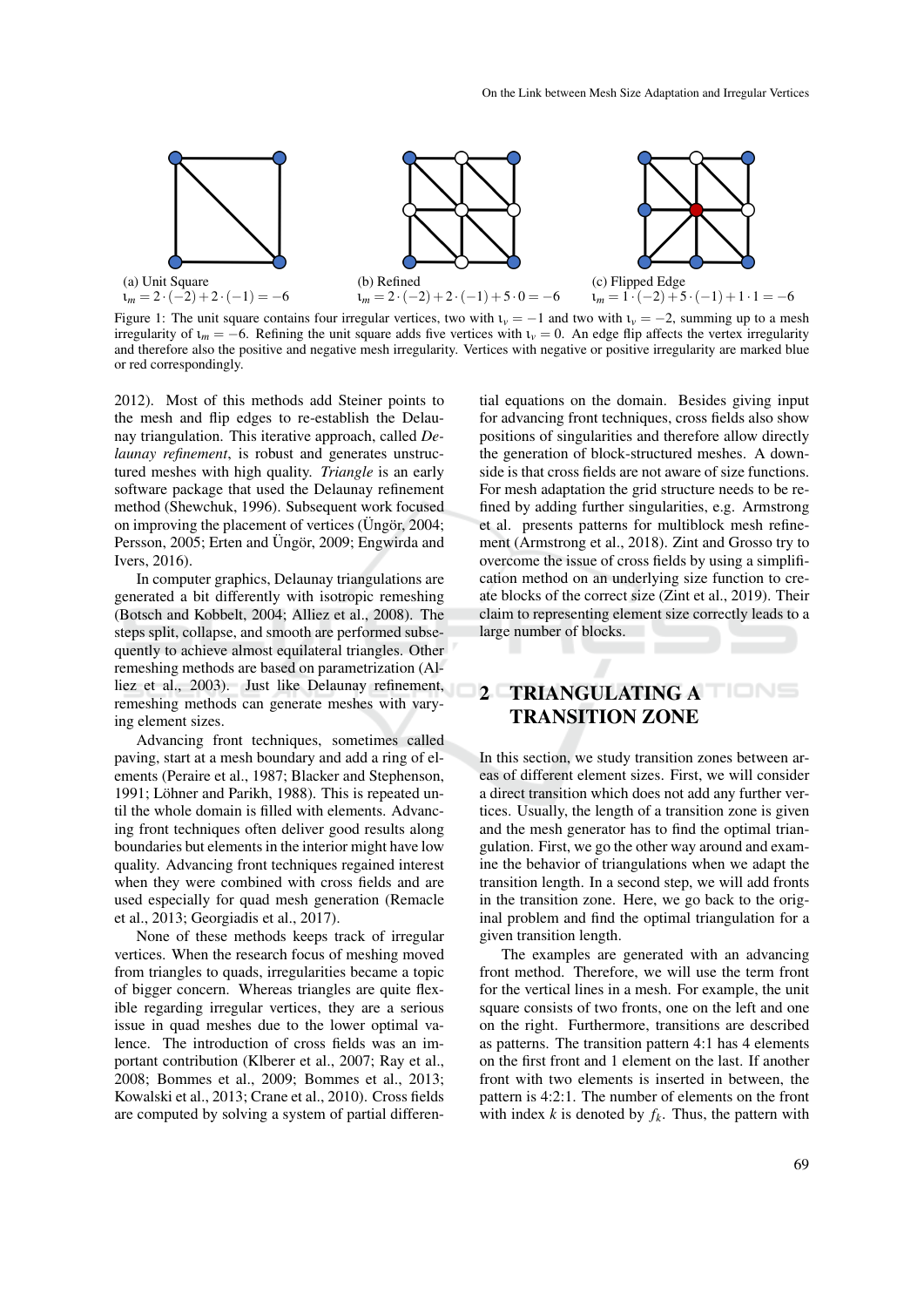

Figure 2: Delaunay triangulation on transition with only two fronts.

four fronts is  $f_1: f_2: f_3: f_4$ .

## 2.1 Direct Transition

We use relative irregularity for analyzing transition. This is advantageous as it cancels out the influence of geometry.

**Definition 4.** *The* relative vertex irregularity  $\tilde{\iota}_v$  *is the vertex irregularity in comparison to the unit square as shown in Figure 1a. This only affects the four corner vertices.*

In Figure 2a the top left vertex has  $\tilde{\iota}_v = -1$  because in the unit square this vertex has three outgoing edges and here only two. Furthermore, the vertices in the middle and bottom left and the bottom right have  $\tilde{\iota}_v = 0$ . The vertex in the top right has  $\tilde{\iota}_v = +1$ . If  $f_1$ is increased, a vertex with  $\tilde{\iota}_v = -1$  is added and the irregularity of a vertex on the right side is increased by one, Figure 2b. The opposite happens if  $f_2$  is increased, Figure 2c.

**Definition 5.** *The* relative mesh irregularity  $\tilde{\iota}_m$  *is the sum of the relative irregularity of all vertices,*

$$
\tilde{\iota}_m = \sum_{i=1}^N \tilde{\iota}_{vi}.\tag{7}
$$

Definition 6. *The* relative positive / negative mesh irregularity  $\tilde{\tau}_m^+$  /  $\tilde{\tau}_m^-$  *is the sum of all relative positive* / *negative vertex irregularities,*

$$
\tilde{\tau}_m^+ = \sum_{i=1}^N \begin{cases} \tilde{\tau}_{vi} & \text{if } \tilde{\tau}_{vi} > 0 \\ 0 & \text{otherwise,} \end{cases} \tag{8}
$$

$$
\tilde{\mathbf{t}}_m^- = \sum_{i=1}^N \begin{cases} \tilde{\mathbf{t}}_{vi} & \text{if } \tilde{\mathbf{t}}_{vi} < 0 \\ 0 & \text{otherwise.} \end{cases} \tag{9}
$$

The cases shown in Figure 2 which only consist of two fronts already illustrate some information about transitions:



Figure 3: Minimal mean ratio quality of different transitions depending on the transition-length. The domain has a height of 1.

1. The number of elements between two fronts  $f_k$ and  $f_{k+1}$  is

$$
N_E(f_k, f_{k+1}) = f_k + f_{k+1}.
$$
 (10)

2. The relative positive / negative mesh irregularity is

$$
\tilde{\mathfrak{t}}_m^{\pm} = \pm (f_1 - f_2). \tag{11}
$$

3. Negative irregularities are on the first front, positive on the second. Or more general, negative irregularities are on the front with more elements. This is independent of the triangulation, as long as triangles are not degenerated.

Additionally, we study the element quality in transition regions. We observe that triangle quality decreases when  $f_1$  or  $f_2$  increases. Triangles need to be compressed to make room for others. The quality of the pattern 4:3 in Figure 2f would be higher if the transition zone would be shorter. Each transition pattern has its own optimal length. The minimal element quality of the meshes in Figure 2 when stretched in horizontal direction is plotted in Figure 3. Some transitions always have low quality like 3:1 or 4:1. Here arises the question if we can design such transitions with better shaped elements by adding vertices.

### 2.2 Transition with Multiple Fronts

In the following, we add additional fronts in between the left and right boundary to allow a smoother transition. Therefore, we generalize the domain description. A domain consists of *n* vertical fronts with  $f_1 > f_2 > ... > f_n$ . The region between fronts is triangulated according to the Delaunay criterion. Furthermore, we introduce the relative irregularity of fronts.

**Definition 7.** *The* relative irregularity  $\tilde{\tau}_{fk}$  *of a front*  $f_k$ *is the sum of the relative irregularity of all vertices in this front,*

$$
\tilde{\iota}_{fk} = \sum_{v \in f_k} \tilde{\iota}_v.
$$
 (12)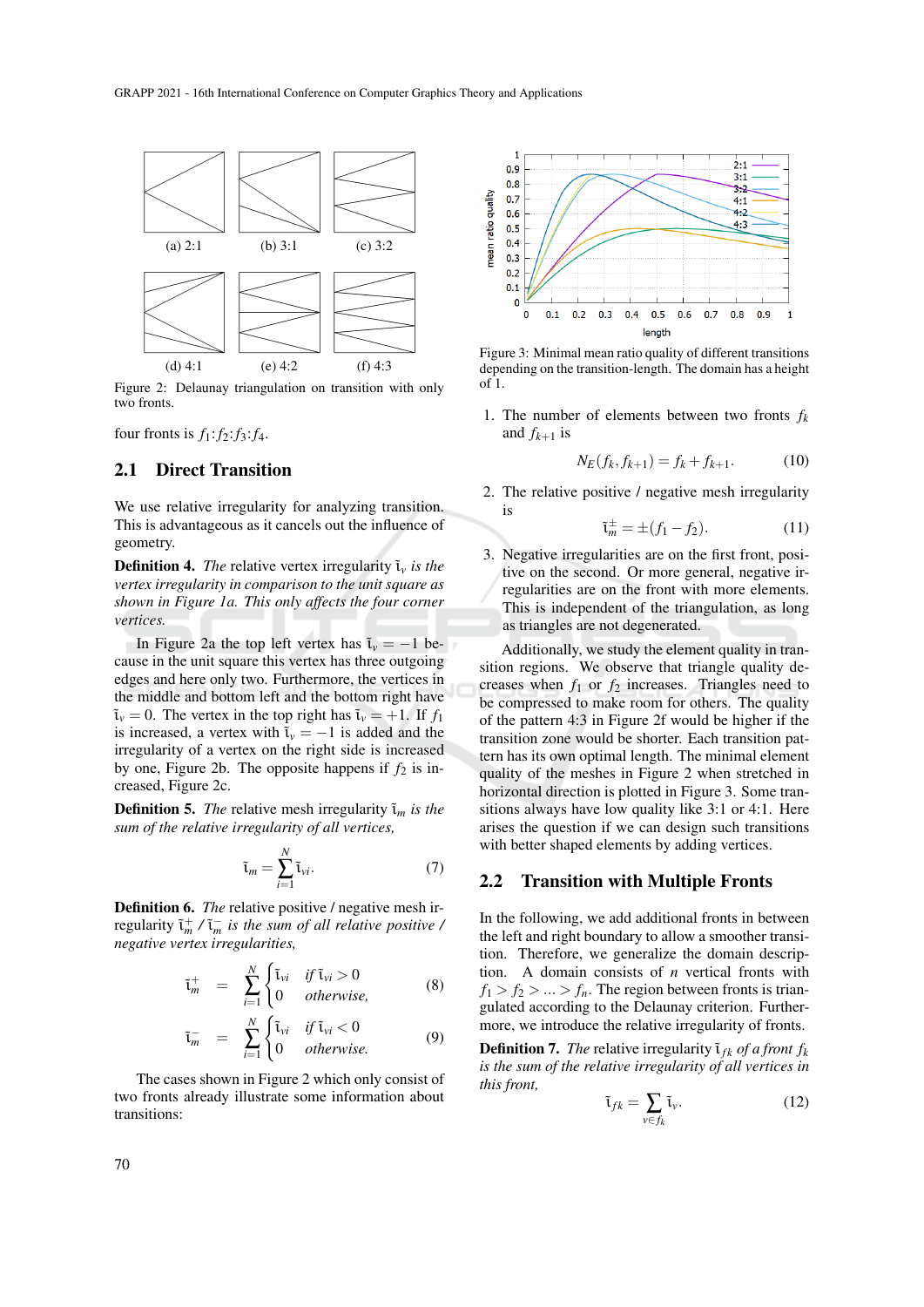

Figure 4: Transition from 4 to 1 element with different patterns.

Definition 8. *The* relative positive / negative irregularity  $\tilde{\mathfrak{t}}_{fk}^+$  /  $\tilde{\mathfrak{t}}_{fk}^-$  *of a front*  $f_k$  *is the sum of all relative positive / negative vertex irregularities in this front,*

$$
\tilde{\tau}_{fk}^{+} = \sum_{v \in f_{k}} \begin{cases} \tilde{\tau}_{v} & \text{if } \tilde{\tau}_{v} > 0 \\ 0 & \text{otherwise,} \end{cases}
$$
 (13)

$$
\tilde{\tau}_{fk}^{-} = \sum_{v \in f_{k}} \begin{cases} \tilde{\tau}_{v} & \text{if } \tilde{\tau}_{v} < 0 \\ 0 & \text{otherwise.} \end{cases}
$$
 (14)

Figure 4 shows different transitions from 4 elements to 1. In Figure 4a two fronts are added. The second front has  $f_2 = 3$  elements and the third  $f_3 = 2$ . Thus, the number of edges is decreased by one between all fronts. The first front (which is the left boundary) has a relative irregularity of  $\tilde{\iota}_{f1} = -1$ , the second and third front have no irregularity  $\tilde{\tau}_{f2} = \tilde{\tau}_{f3} = 0$ , and the right boundary has one positive irregularity  $t_{f4} = 1$ . Thus, the additional fronts reduced the relative mesh irregularity from  $\tilde{\tau}_m^{\pm} = \pm 3$ to  $\tilde{\iota}_m^{\pm} = \pm 1$ .

Inserting fronts can be seen as stacking transition zones. In the 4:2:1 example in Figure 4c we have a transition from 4:2 and another from 2:1. The number of elements can be computed as

$$
N_E(f_1, f_2, ..., f_n) = N_E(f_1, f_2) + N_E(f_2, f_3) + ...
$$
  
=  $(f_1 + f_2) + ... + (f_{n-1} + f_n)$   
=  $f_1 + f_n + 2 \sum_{i=2}^{n-1} f_i.$  (15)

The first transition generates 2 positive irregularities on the first front and two negative on the second. The second transition generates 1 positive irregularity on the second front and one negative on the third. The positive and one negative irregularity on the second front are canceling each other out giving  $\tilde{\tau}_{f2} = 1 - 2 = -1$ . This generalizes to the relative irregularity of a front *fk*,

$$
\tilde{\mathbf{i}}_{fk} = f_{k-1} - 2f_k + f_{k+1}
$$
 with  $1 \le k \le n$ . (16)

This holds also for the boundary fronts when we assume that element size is constant outside of the transition zone, i.e.  $f_0 = f_1$  and  $f_{n+1} = f_n$ . From Equation 16 it follows that irregularities only appear when the gradient of the size function is not constant.



Figure 5: Minimal quality of different transitions between four and one element depending on the transition-length.

With Equation 16 and  $f_{k-1} > f_k > f_{k+1}$  for  $1 < k < n$  we can compute the relative positive and negative mesh irregularity:

$$
\tilde{t}_{f1} = f_0 - 2f_1 + f_2 = -f_1 + f_2 < 0
$$
 (17)

$$
\tilde{\tau}_{fn} = f_{n-1} - 2f_n + f_{n+1} = f_{n-1} - f_n > 0 \tag{18}
$$
\n
$$
\tilde{\tau}_{fk} \geq 0 \quad \text{if } f_{k-1} + f_{k+1} \leq 2f_k \tag{19}
$$

$$
\tilde{\mathfrak{t}}_m^+ = \sum_{k=1}^n \begin{cases} \tilde{\mathfrak{t}}_{fk} & \text{if } \tilde{\mathfrak{t}}_{fk} > 0 \\ 0 & \text{otherwise.} \end{cases} \tag{20}
$$

$$
\bar{m} = \sum_{k=1}^{n} \begin{cases} \tilde{t}_{fk} & \text{if } \tilde{t}_{fk} < 0 \\ 0 & \text{otherwise.} \end{cases}
$$
 (21)

 $\tilde{i}$ 

$$
\tilde{\mathbf{t}}_m^+ = \sum_{k=2}^n \tilde{\mathbf{t}}_{fk} \quad \text{if } f_{k-1} + f_{k+1} \le 2f_k \tag{22}
$$

$$
\tilde{\mathfrak{t}}_m^- = f_2 - f_1 \quad \text{if } f_{k-1} + f_{k+1} \le 2f_k \tag{23}
$$

Equations 19, 22, and 23 are of special interest as they give hints about optimal transition zones. For the case  $f_{k-1} + f_{k+1} = 2f_k$  we can avoid irregularities within the transition zone completely. Thus, the descent in edge size should be equal between all fronts which corresponds to a linear size function. Non-linear size functions will always impose irregularities. Figure 4a shows an optimal transition. Figure 4b and 4c have the same relative mesh irregularity.

In terms of quality, it might not always be the best choice to opt for the lowest possible amount of irregular vertices. Figure 5 shows the minimal quality of the meshes from Figure 4 when stretched along the horizontal axis. The 4:3:2:1 pattern is preferable when the transition is longer. If the transition should be more rapid, the 4:2:1 mesh is the better choice. Thus, depending on the gradient size of a size function one might choose a different pattern. In any case, asymmetric transitions like 3:1 should be avoided as they impose low quality while having the same relative irregularity as symmetric patterns.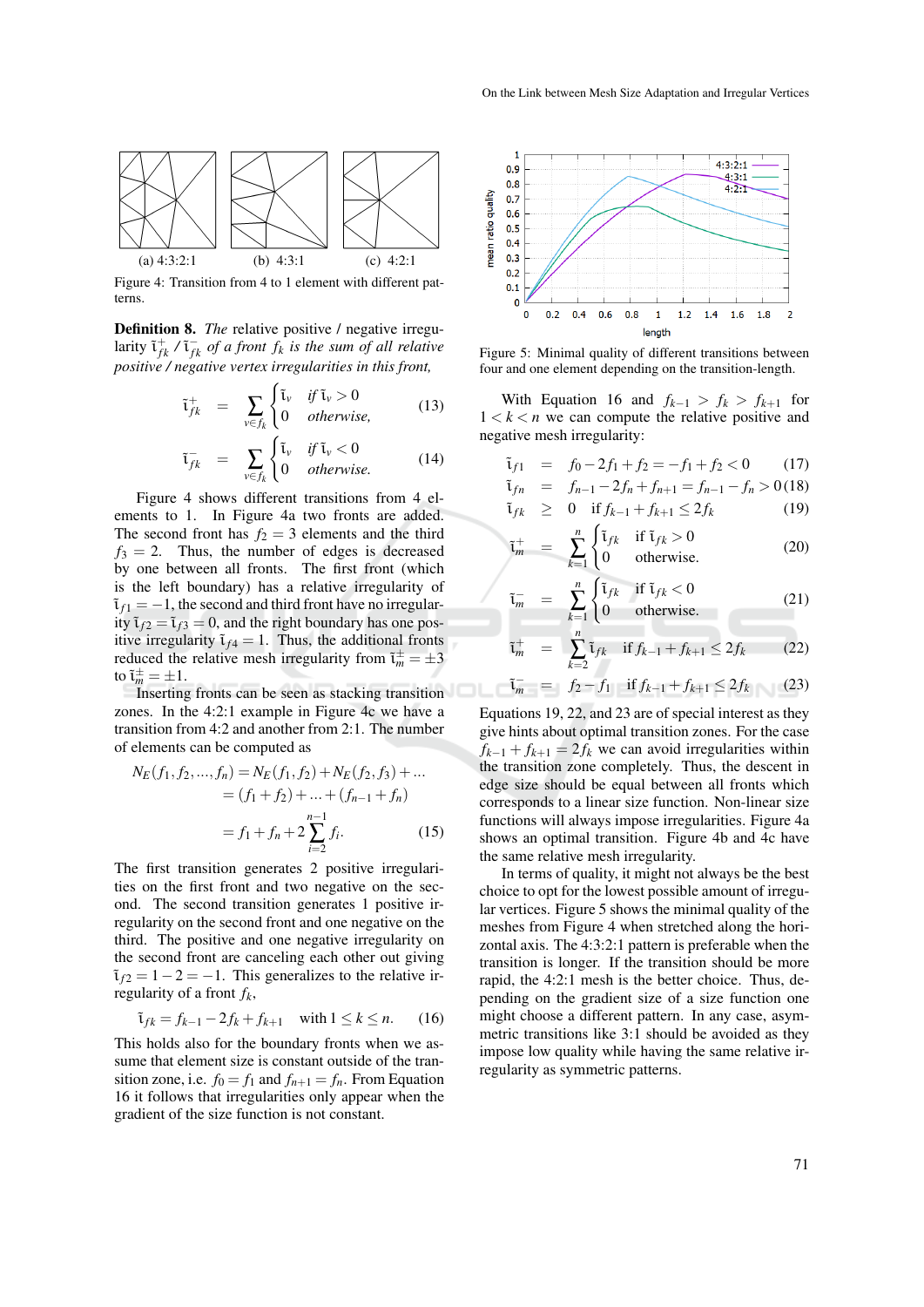



#### (b) optimal

Figure 6: Transition from 40 to 10 elements once achieved with remeshing, once by computing the optimal transition. Negative irregularities are marked blue, positive irregularities are red.

# 3 COMPARISON TO ADAPTIVE REMESHING

A simple way to apply a size function to a mesh is by using adaptive remeshing like the one of Botsch and Kobbelt (Botsch and Kobbelt, 2004). Even though remeshing delivers overall good quality, it also generates many unnecessary irregular vertices. In Figure 6a we apply the remeshing of Botsch and Kobbelt to a transition from 40 to 10 elements, assuming a linear size function. The average triangle quality is 0.98 but the minimal quality only 0.39. By computing the optimal transition we only get irregularities on the left and right boundary and achieve a minimal quality of 0.79. The average quality is 0.86. Both meshes have almost the same number of elements, remeshing produces 1 512 and the optimal contains 1 500 elements. In Figure 7, we applied a size function which decreases exponentially. Similar issues are observed here. Remeshing only achieved a minimal quality of 0.33 and an average quality of 0.75 whereas the optimal transition has a minimal and average quality of 0.87. Remeshing generates 313 triangles, the optimal transition has 381.

Also Delaunay refinement can be improved by identifying transition zones and exchanging them with the optimal transition. In Figure 8 we selected



Figure 7: Transition from 128 to 1 element with an exponential size function once achieved with remeshing, once by computing the optimal transition. Negative irregularities are marked blue, positive irregularities are red.



Figure 8: Remeshing a rectangular region in a mesh generated with Delaunay refinement reduces the irregularity significantly.

a rectangular region of a mesh designed for fluid simulations. Deploying optimal transition reduces the amount of irregular vertices significantly from 63 down to 8. The minimal quality of this region decreases slightly from 0.76 to 0.75. This value could be further improved by smoothing the boundaries of the rectangular region. The number of elements goes down from 205 to 189.

# 4 PROPERTY-ESTIMATION OF BLOCK-STRUCTURED GRIDS

Optimal transitions can be used to estimate properties of BSGs. Assume, the marked region in Figure 9 should be subdivided into triangular blocks. The region is a transition from 28 to 4 with 10 or 11 fronts. This can be approximated by a relation of 7:1 and one or two interior fronts. Thus, the optimal pattern would be either 7:5:3:1 or 7:4:1, Figure 10. Refining these patterns two times with uniform subdivision results in BSGs with 16 triangles per block that are comparable to the unstructured mesh, Table 2.

The size function imposes that the region should consist of at least 16 blocks. The minimal number of blocks for a 7:1 transition would be 8, but besides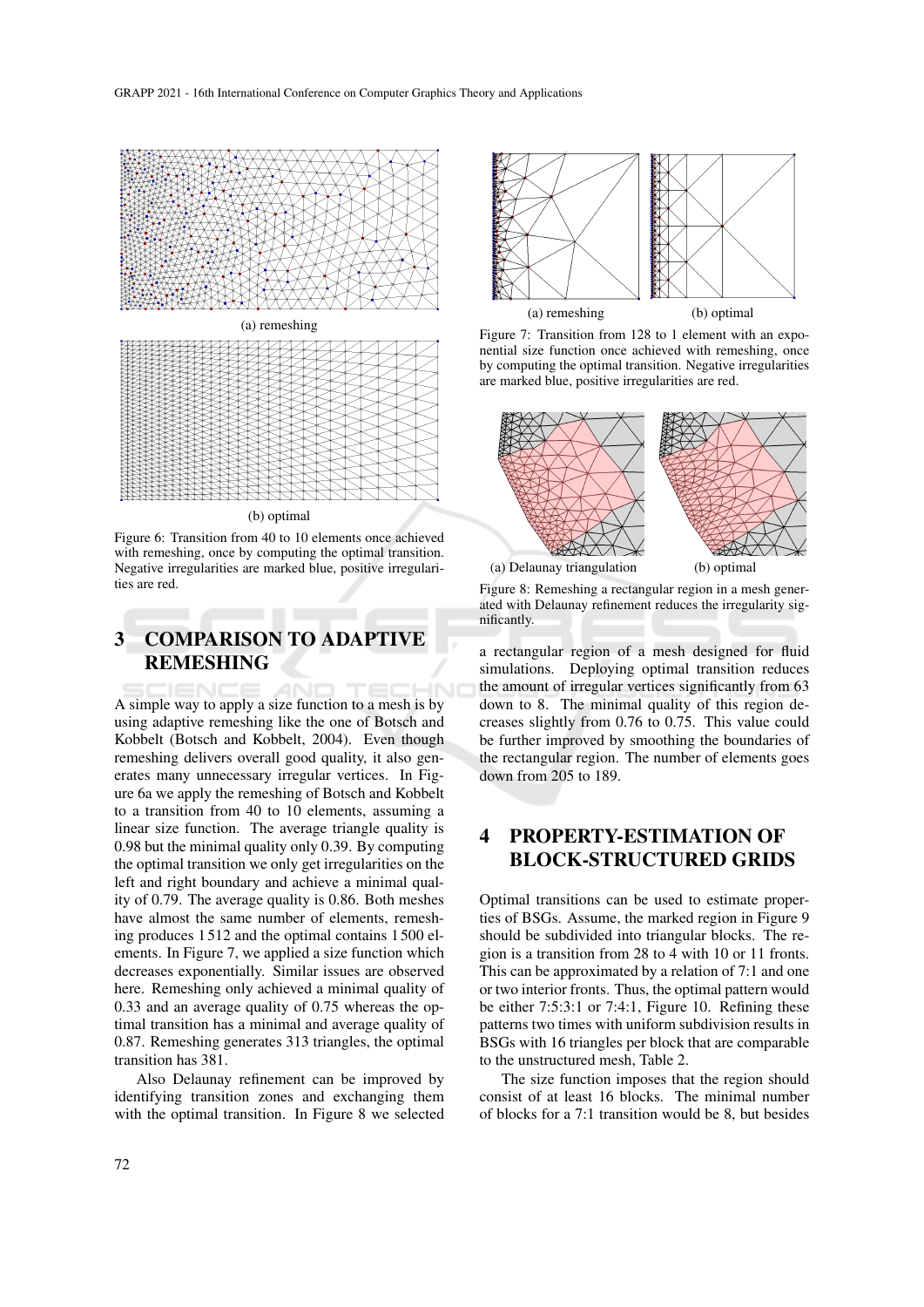

Figure 9: A rectangular transition region within an unstructured triangle mesh. The transition gives information about the number of blocks that is required to represent the domain correctly.

Table 2: BSG property estimation.

|             | unstructured | 7:5:3:1 | 7:4:1  |
|-------------|--------------|---------|--------|
| # blocks    |              | 24      | 16     |
| # triangles | 297          | 384     | 256    |
| $q_{min}$   | 0.75         | < 0.98  | < 0.90 |
|             |              |         |        |

generating large irregularities, this would also lead to anisotropy and is therefore not advisable. Also a 7:2:1 pattern would be possible which would then result in 14 blocks but already 16 blocks have less triangles than in the unstructured case. Reducing the number of blocks only makes sense if we can refine the blocks further. This is constrained by the coarsest boundary which only contains four elements. Considering a larger region does not solve this issue as the relation between fine to coarse will remain 7:1.

If 16 triangles build one block, we can compute the number of blocks that is required for representing all 18 578 triangles of the unstructured mesh,



Figure 10: Transition from 7 to 1 element either with one or two additional fronts.

$$
n_{block} = \frac{18578}{16} \approx 1161. \tag{24}
$$

This is just a rough estimation but it hints at the minimal amount of blocks. It will not be possible to represent this domain with 10, 100, or even 500 blocks if element size and quality should be preserved.

Depending on the simulation the size function might only be a lower limit, i.e. elements might be smaller but not larger than the value given by the size function. In that case, much less blocks can be generated as the relation between fine and coarse can be set to 4:1 or even 2:1 and blocks may contain more elements than just 16. To enable this transition the number of elements needs to be increased. If one fourth of the triangles would be refined uniformly we would get around 32510 triangles. Assuming that one block would consist of 64 triangles, the mesh could be represented by approximately 510 blocks.

In general, the size function gradient determines the required number of blocks. The larger the gradient the more blocks are required. This issue can not be solved by smoothing as this only adapts the mesh locally.

## 5 CONCLUSIONS

We studied the transition between different element sizes in triangular meshes. We demonstrated that the minimum number of irregularities in a transition zone can be computed with a simple formula and studied